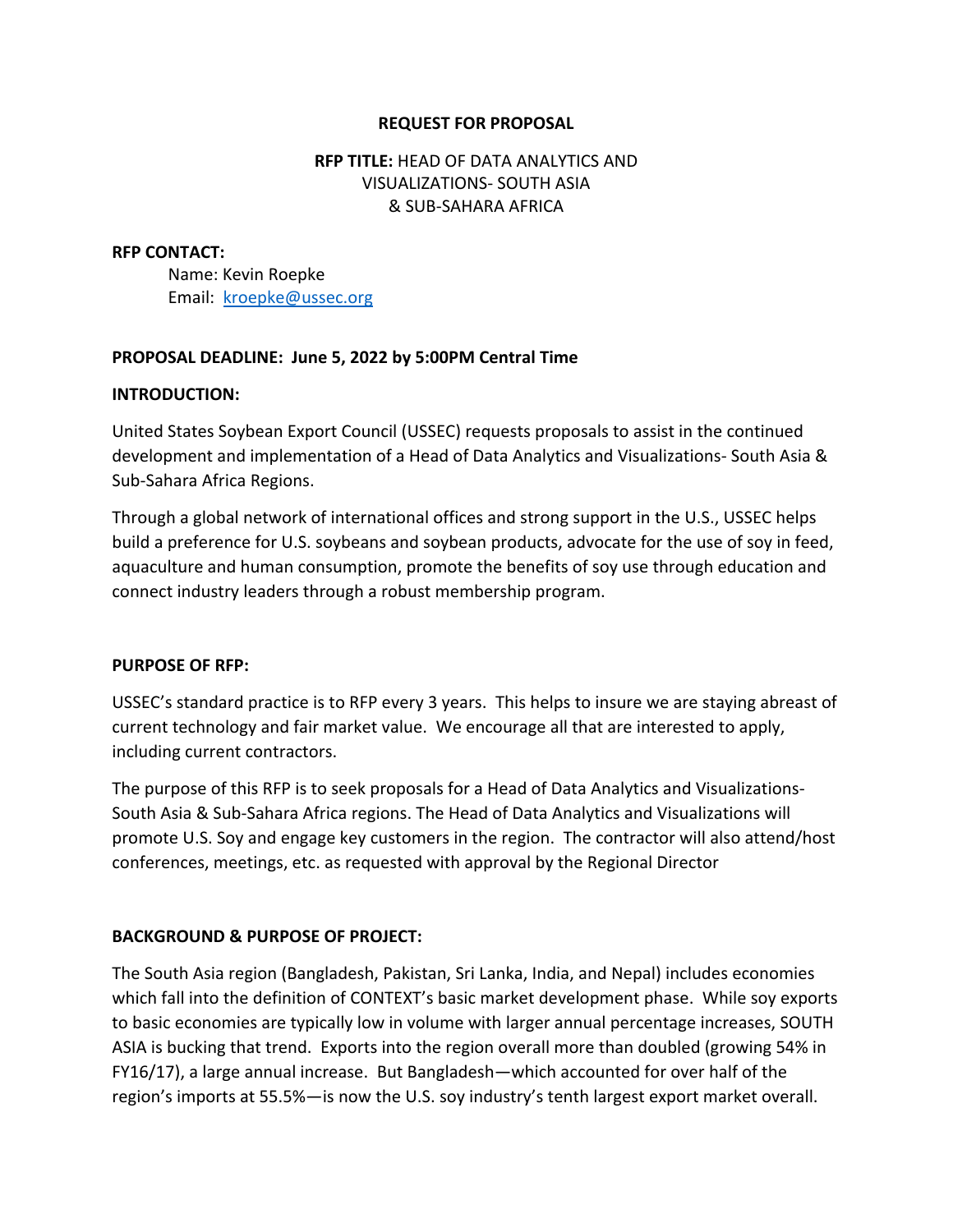The current market situation and its future potential make this region important to the overall soy export market development program.

In FY17, USSEC targeted four main market sectors in the SOUTH ASIA region including animal (swine and poultry) utilization, aquaculture utilization, opportunities for soy protein in human food applications, as well as efforts targeting the soy supply chain. The core strategy focuses on educating the target audiences about the specific advantages of U.S. soy in various applications, increasing their realization of those advantages, and establishing purchase preferences because of those advantages.

Based on performance measure results derived from target audience surveys collected at the various activities that USSEC conducts throughout the year, USSEC is making incremental progress towards these objectives in all sectors except for the aquaculture sector. Here, results were mixed. Awareness of feeding practices surpassed USSEC's goal, but actual change in behavior as a result of that information fell short of the goal. With an opportunity for an additional growth for soy in the aquaculture sector of about 3.4 MMT, there are clear opportunities for growth if USSEC can successfully convince the sector of the U.S. soy advantage.

A critical approach to communicating the U.S. Soy Advantage is having an on the ground presence that can interface directly with key customers. USSEC will maintain the U.S. soybean industry's marketing and trade servicing capabilities in Asia Sub-Continent region while providing trade services, technical services and marketing support to importers, end users and soy industry organizations.

The Sub-Sahara African (SSA) countries targeted by the WISHH program include five Emerging markets (Cote d'Ivoire, Ghana, Kenya, Nigeria, and Uganda) and five Developing markets (Ethiopia, Burkina Faso, Senegal, Rwanda, and Liberia). Developing markets are the least developed in USSEC's market stage classification. These markets require foundational support to assemble the basic components of a functioning food industry. WISHH has been the key organization within the broader U.S. Soy ATP Partners working in these markets. Supporting markets like these is part of a long-term strategy to build a strong pipeline of demand for U.S. soy and soy-related products. Additionally, for the first time, USSEC will undertake programming in SSA and will be taking the lead in Nigeria.

# The Opportunity

Overall, we believe the best growth prospects for the region lie in the long-term, where growth opportunities are expected to be 27 MMT by 2030. Just over half of that potential (14.2 MMT) resides in Nigeria. With a current population of 186 million people expected to reach 264 million by 2030, encouraging soybean and soybean-related product consumption in Nigeria could turn the country into one of U.S. soy's top three growth markets by 2030.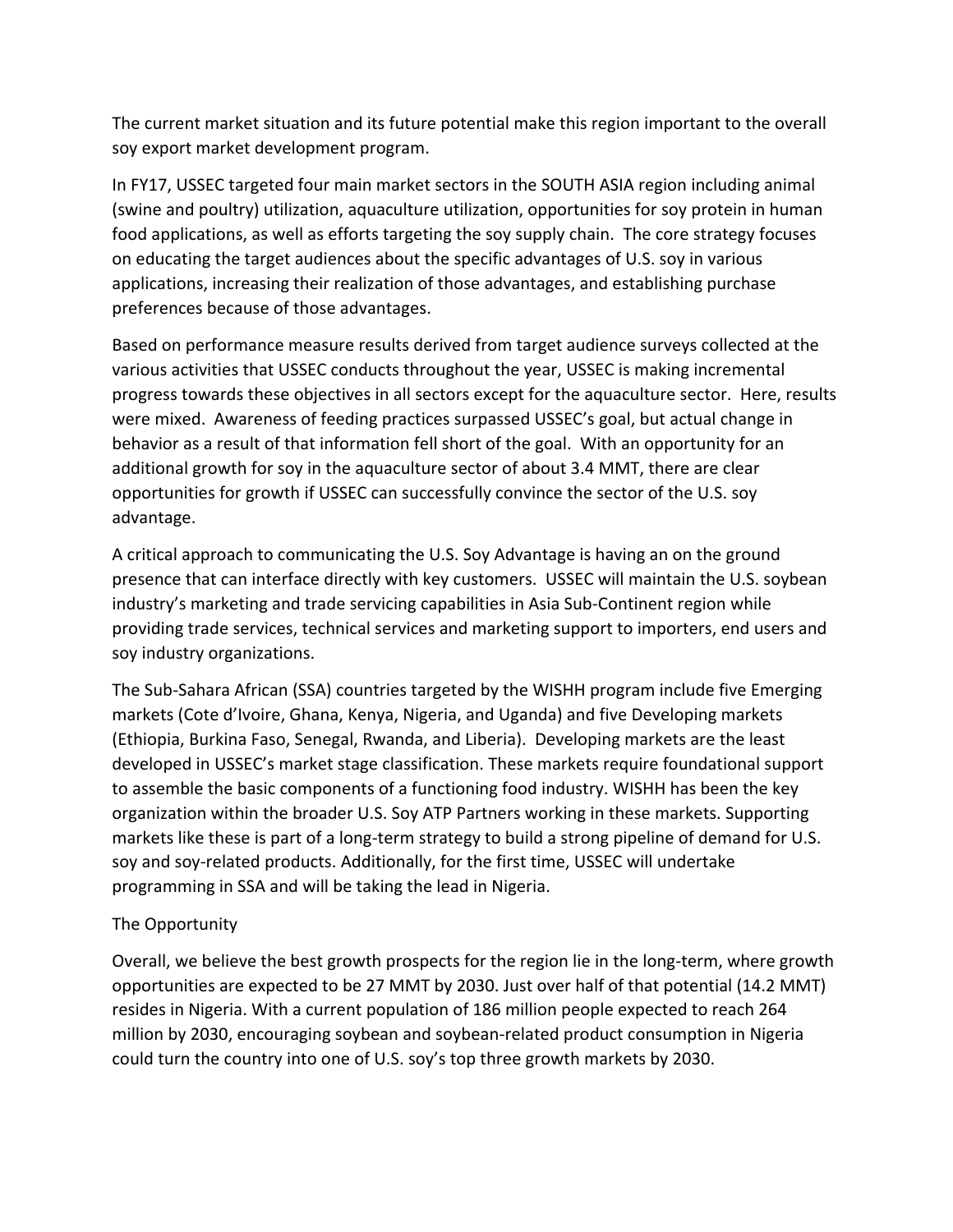Nigeria is an Emerging market that represents a substantial growth opportunity for U.S. soy given its large population and very low consumption of soy and soy-related products compared to Expansion markets. There are significant opportunities to drive growth in protein consumption, improvements in the overall efficiency and functionality of the food chain and increases in the utilization of soy within the supply chain. Nigeria's population is projected to reach 264 million people by the year 2030. In 2016, Nigerian consumption of soy and soyrelated products was 1 kg/person per year compared to an average of 55 kg/person per year in Expansion markets. Fully bridging this gap would create more than 14 MMT in additional annual demand for soy and soy-related products by 2030.

Other Emerging markets, including Kenya, Uganda, Ghana, and Cote d'Ivoire, also have "room to grow" ranging from 1.8 MMT in Cote d'Ivoire to 3.6 MMT in Kenya. Developing markets— Ethiopia, Burkina Faso, Senegal, Rwanda, and Liberia—have less growth potential, but are nevertheless important to develop as future importers of U.S. soy and represent an additional 2.4 MMT of soy and soy-related product sales by 2030.

# **TARGET AUDIENCE:**

International Soy Industry Customers within South Asia and Sub-Sahara Africa.

# **SCOPE (SERVICES) OF WORK:**

*Under this contract, the Contractor shall promote the use and awareness of U.S. soybeans and soybean products through the following services:*

This contractor will be tasked with performing visualization sequences in platforms like Tableau or Power BI (preferred) that feature information necessary to make good decisions. Often times the information in foreign countries is difficult to find, so the person will need to make it consumable.

Foreign feed mills, animal and poultry density, areas of deficiency and self-sufficiency will be initially targeted as potential candidates for this visualization map.

Creating a dashboard of feed mill and/or poultry operations in Bangladesh for product placement optimization.

Fine tuning and ongoing maintenace and repairs for the SoyCoin game.

Contractor's primary responsibilities will be charged with "visual storytelling" of data. The creation of content for regarding to the region's agriculture industries will be key. Position is remote but will focus on South Asia and Sub-Saharan Africa.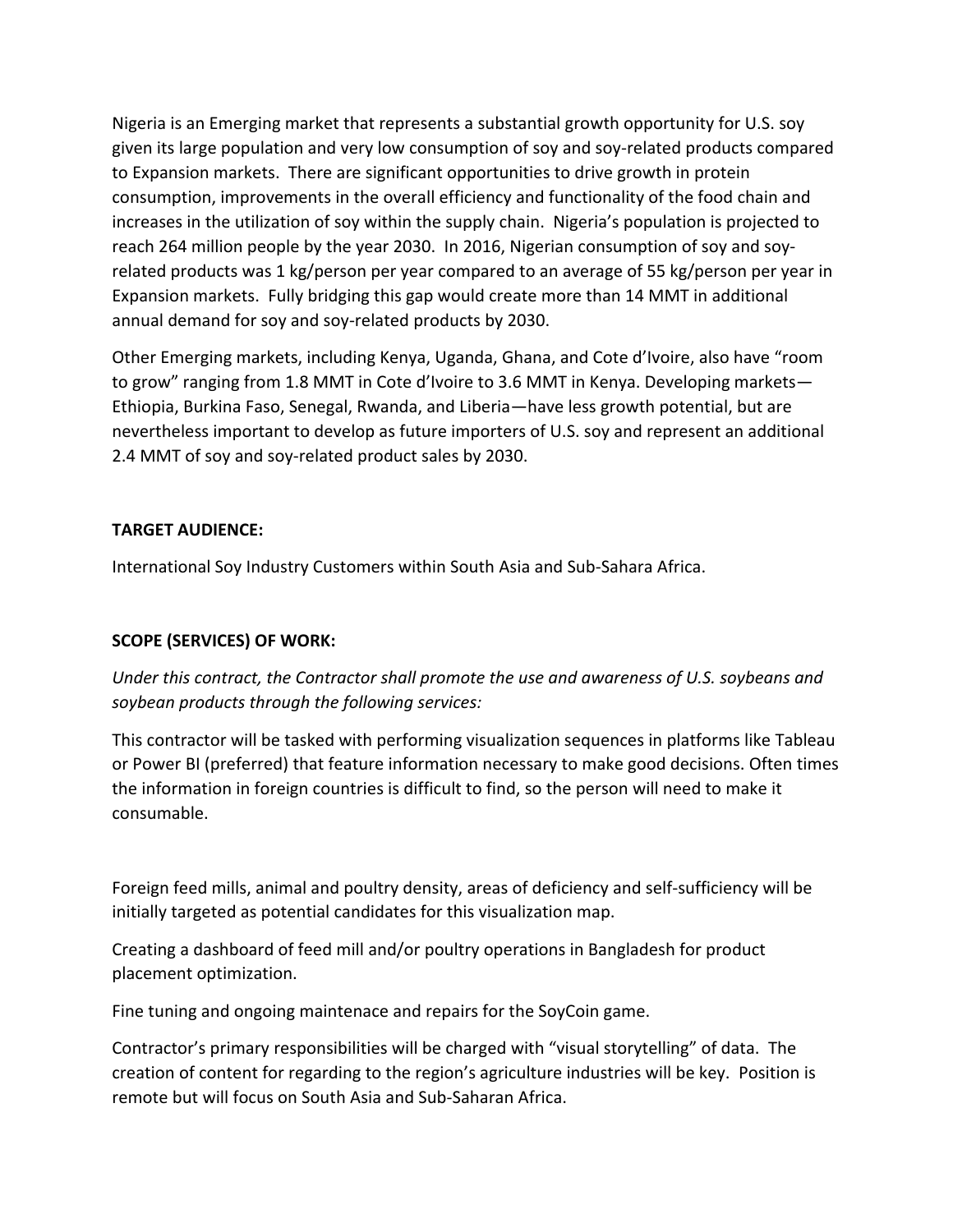- **For the purpose of this RFP, you will only be required to provide:**
	- o **your CV,**
	- o **your daily rate based on an eight (8) hour workday in USD, and**
	- o **a draft program proposal.** 
		- **show your understanding of data analytics and visualizations,**
		- **examples of previous work,**
		- **summary of what can/may be done using data analytics and visualizations to build a preference for U.S. soybeans and soybean products, advocate for the use of soy, and promote the benefits of soy, and**
			- **explanation of why you would be the best candidate.**

• **See instructions below for other detailed information.**

## **ADDITIONAL CONSIDERATION (if applicable)**

- Preference will be given to proposals from companies/individuals residing in or already doing business in the country/region indicated.
- Submitter must have the following technological requirements:
	- o Reliable high speed internet access
	- o Microsoft Edge
	- o Microsoft Office 365, which include:
		- Outlook
		- Excel
		- Word
		- PowerPoint
		- Teams
		- **SharePoint**

#### **DELIVERABLES:**

| <b>Completion Date</b>                                                            | <b>Description of Deliverables</b>                                                                                                                                                                                                                                                                                                                                                                                                |
|-----------------------------------------------------------------------------------|-----------------------------------------------------------------------------------------------------------------------------------------------------------------------------------------------------------------------------------------------------------------------------------------------------------------------------------------------------------------------------------------------------------------------------------|
| As incurred, within the<br>contract term dates of<br>Immidiately $-$<br>9/30/2022 | Provide applicable data analytics and visualizations as requested by<br>the Regional Director of South Asia & Sub-Sahara Africa                                                                                                                                                                                                                                                                                                   |
| Monthly, or as incurred                                                           | Provide invoice of professional fees for payment.<br>Provide with the invoice any materials, presentations, trip<br>$\bullet$<br>reports, etc. created and utilized for any applicable services<br>that were accomplished.<br>Ensure all applicable invoices are submitted within 30 days of<br>$\bullet$<br>transaction and are compliant with USSEC policies and<br>procedures.<br>Ensure invoice is submitted to ap@ussec.org. |
| By the 5 <sup>th</sup> calendar day                                               | Detailed report of monthly activities and events attended with expected                                                                                                                                                                                                                                                                                                                                                           |
| of each month                                                                     | impact(s) and outcome(s).                                                                                                                                                                                                                                                                                                                                                                                                         |
|                                                                                   | Ensure Report Template is utilized.                                                                                                                                                                                                                                                                                                                                                                                               |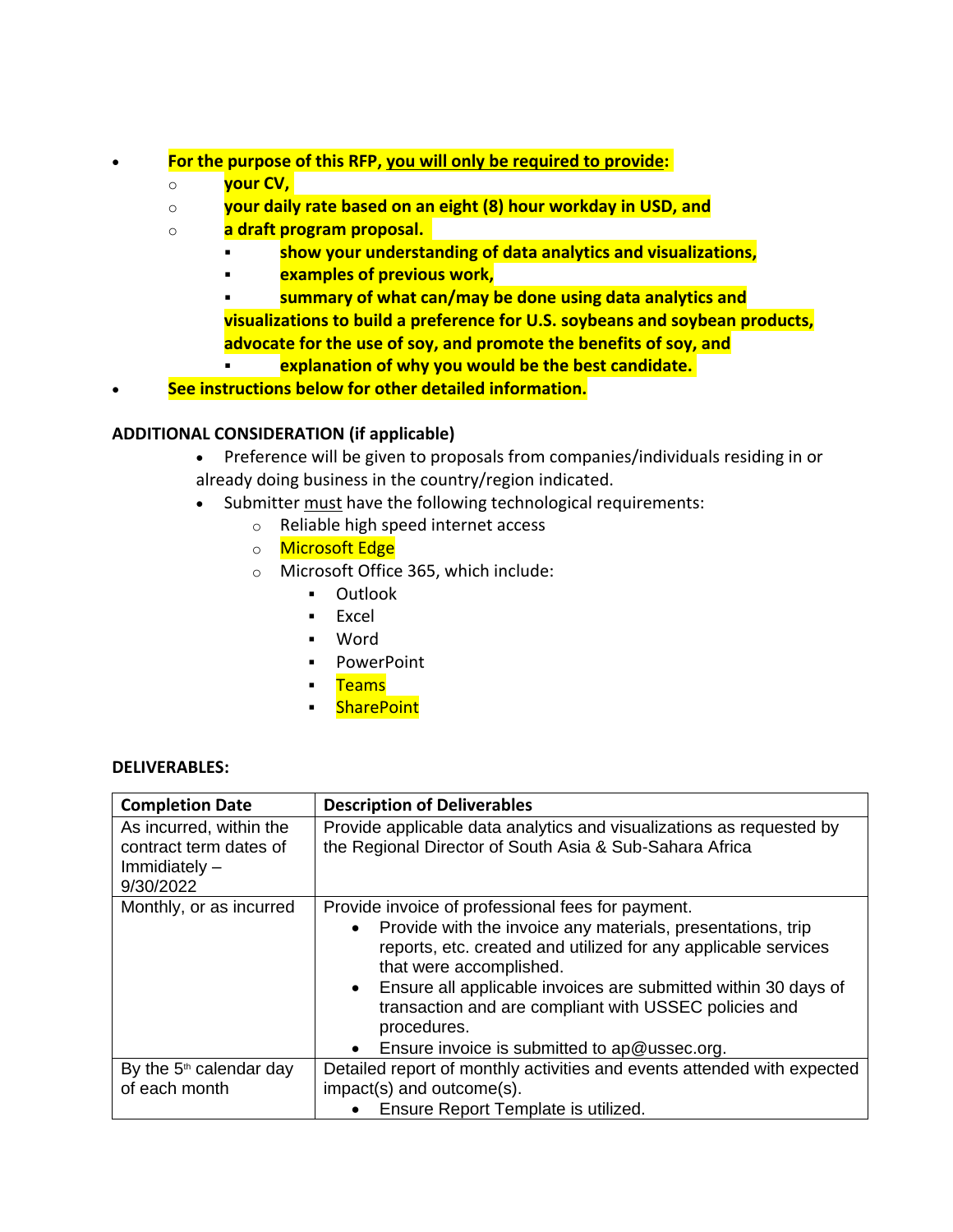|                    | Ensure report details all events with critical discussion of<br>$\bullet$<br>results for any applicable services that were accomplished.<br>Provide inside or along with the report any insights gained that<br>$\bullet$<br>can improve the execution of the activities and events.<br>Provide to Regional Director and Regional Project Manager.<br>$\bullet$ |
|--------------------|-----------------------------------------------------------------------------------------------------------------------------------------------------------------------------------------------------------------------------------------------------------------------------------------------------------------------------------------------------------------|
| September 30, 2022 | Detailed summary of year's work with recommendations                                                                                                                                                                                                                                                                                                            |
| Ongoing            | Submission of invoices and expenses will be in accordance<br>$\bullet$<br>with Section III.3.c. of this Addendum.                                                                                                                                                                                                                                               |

# **PROJECT TIMELINE:**

The term of the proposal will last until September 30, 2022

\*Additional terms from October 1, 2022 to September 30, 2023 and October 1, 2023 to September 30, 2024 possible after first term performance.

# **RFP TIMELINE:**

- RFP Distribution: May 25, 2022
- Last Day to Submit Questions: June 1, 2022 by 5:00PM Central Time
- Project Proposals Due: June 5, 2022 by 5:00PM Central Time
- Selections Made By: June 10, 2022
- Prospective Contractors Notified By: June 11, 2022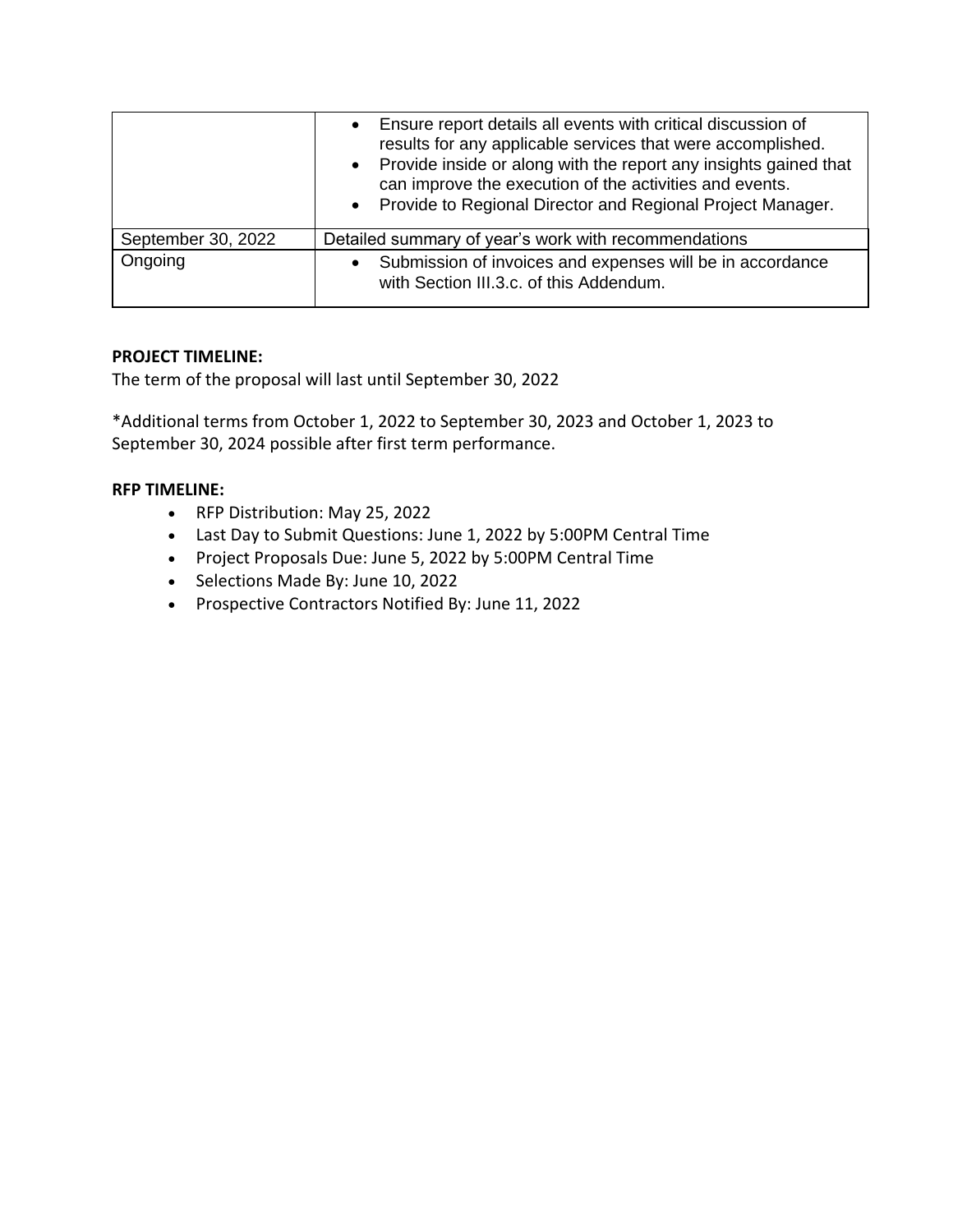## **INSTRUCTIONS:**

Proposals must contain at a minimum the specific criteria listed below:

- 1. Please email the proposal to [RFP@USSEC.ORG](mailto:to RFP@USSEC.ORG ) and [KRoepke@ussec.org](mailto:KRoepke@ussec.org) by *5:00PM Central Time* on June 5, 2022.
- 2. Provide a minimum of two names and contact information for other similarly sized clients for reference purposes.
- 3. Proposals should be no longer than *10 pages* (8 ½" x 11").

# **NOTES:**

- Prospective Contractors are hereby notified that proposals will be duplicated for internal review only. Every effort will be made to maintain confidentiality of all information presented. The appropriate representatives from staff and legal counsel will review proposals. Proposals will not be returned.
- USSEC reserves the right to retain all proposals submitted. Submission of a proposal indicates acceptance by the submitter of the conditions contained in the request for proposal, unless clearly and specifically noted in the proposal submitted and confirmed in the contract between USSEC and the contractor selected.
- Confidentiality Without USSEC's prior written consent, Prospective Contractors and its officers, employees, agents, representatives, affiliates, and subcontractors shall not disclose to any third party any documents, materials or information that the Prospective Contractors learns from or is provided in relation to the RFP request.
- During the evaluation process, USSEC reserves the right to request additional information or clarifications from proposers, or to allow corrections of errors and omissions.
- USSEC reserves the right to reject any proposal that is in any way inconsistent or irregular. USSEC also reserves the right to waive proposal defects or deficiencies, to request additional information, and/or to negotiate with the Prospective Contractor regarding the proposal.
- Prospective Contractor agrees that Fees are in lieu of any and all other benefits, including, but not limited to, repayment of any and all taxes related to contractor service fees, health and life insurance, administrative costs and vacation.
- Prospective Contractor agrees that any income taxes, value added taxes or any other form of direct or indirect taxes on compensation paid under the contract shall be paid by Contractor and not by USSEC or Funding Sources.
	- o Prior to any payment to a Contractor, a contractor must provide a W-9, W-8, or W-8BEN upon agreement signature
- Non-Competition. Contractor shall not act as agent or representative for any product or service directly or indirectly competitive with U.S. soybeans or soybean products for the length of the contract.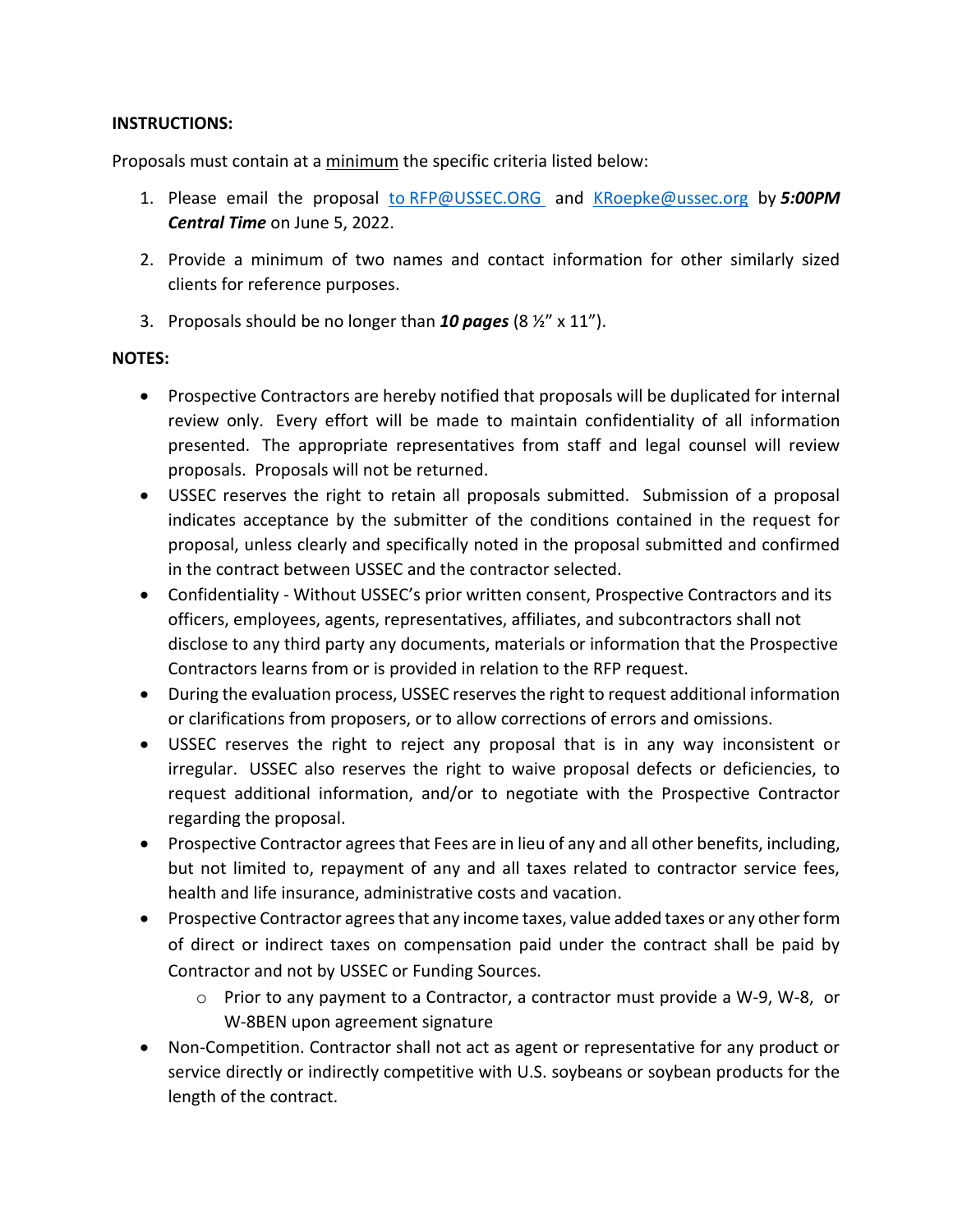• USSEC and Prospective Contractor agrees to comply with the provisions of Equal Employment Opportunity (EEO). USSEC provides EEO to all employees and applicants for employment without regard to race, color, religion, gender, sexual orientation, gender identity or expression, national origin, age, disability, genetic information, marital status, amnesty, or status as a covered veteran in accordance with applicable federal, state and local laws.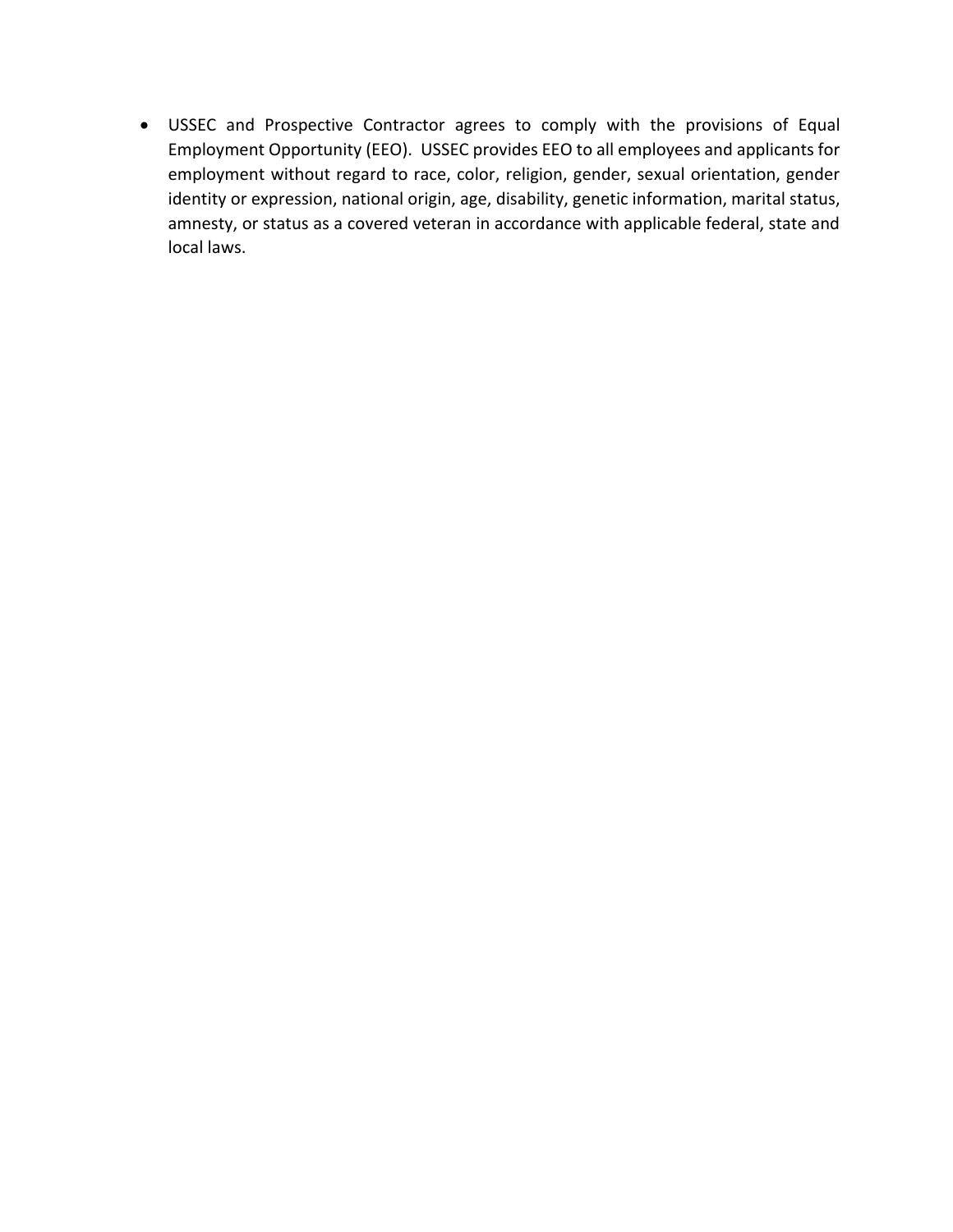# **SUPPLEMENTAL INFORMATION AND BACKGROUND**

## *BUILDING A PREFERENCE FOR U.S. SOY*

USSEC's strategy can be found here: <http://ussec.org/about-ussec/vision-mission/>

USB's Long Range Strategic Plan can be found here: [http://unitedsoybean.org/about](http://unitedsoybean.org/about-usb/strategic-planning/)[usb/strategic-planning/](http://unitedsoybean.org/about-usb/strategic-planning/)

We are a dynamic partnership of key stakeholders representing soybean producers, commodity shippers, merchandisers, allied agribusiness and agricultural organizations.

Through a global network of international offices and strong support in the U.S., we help build a preference for U.S. soybeans and soybean products, advocate for the use of soy in feed, aquaculture and human consumption, promote the benefits of soy use through education and connect industry leaders through a robust membership program.

Our 15-member board of directors is comprised of four members from the American Soybean Association (ASA), four members from the United Soybean Board (USB), and seven members representing trade, allied industry, and state organizations.

New board members are seated annually. We are receiving funding from a variety of sources including soy producer checkoff dollars invested by the USB and various state soybean councils; cooperating industry; and the American Soybean Association's investment of cost-share funding provided by the United States Department of Agriculture's (USDA) Foreign Agriculture Service.

The United Soybean Board, created by the 1990 Farm Bill to manage and direct the National Soybean Checkoff, is dedicated to marketing and research for the soybean industry. USB is comprised of 73 volunteer soybean farmers representing the interests of fellow growers nationwide. Each board member is nominated by Qualified State Soybean Boards (QSSBs) and appointed by the U.S. Secretary of Agriculture.

Because of the limitations on administrative and salary costs established in the Act, USB outsources the majority of its program management responsibilities to USB's three primary contractors:

- SmithBucklin-St. Louis for domestic marketing, new uses, production research and Board initiative activities;
- Osborn & Barr Communications for communications/public relations activities and;
- United States Soybean Export Council (USSEC) for international marketing and global opportunities activities.

As one of these three primary contractors USSEC may also undertake initiative activities on behalf of USB. USB considers primary contractor staff (approximately 60 people) as core USB staff. These three primary contractors use a number of subcontractors and, together,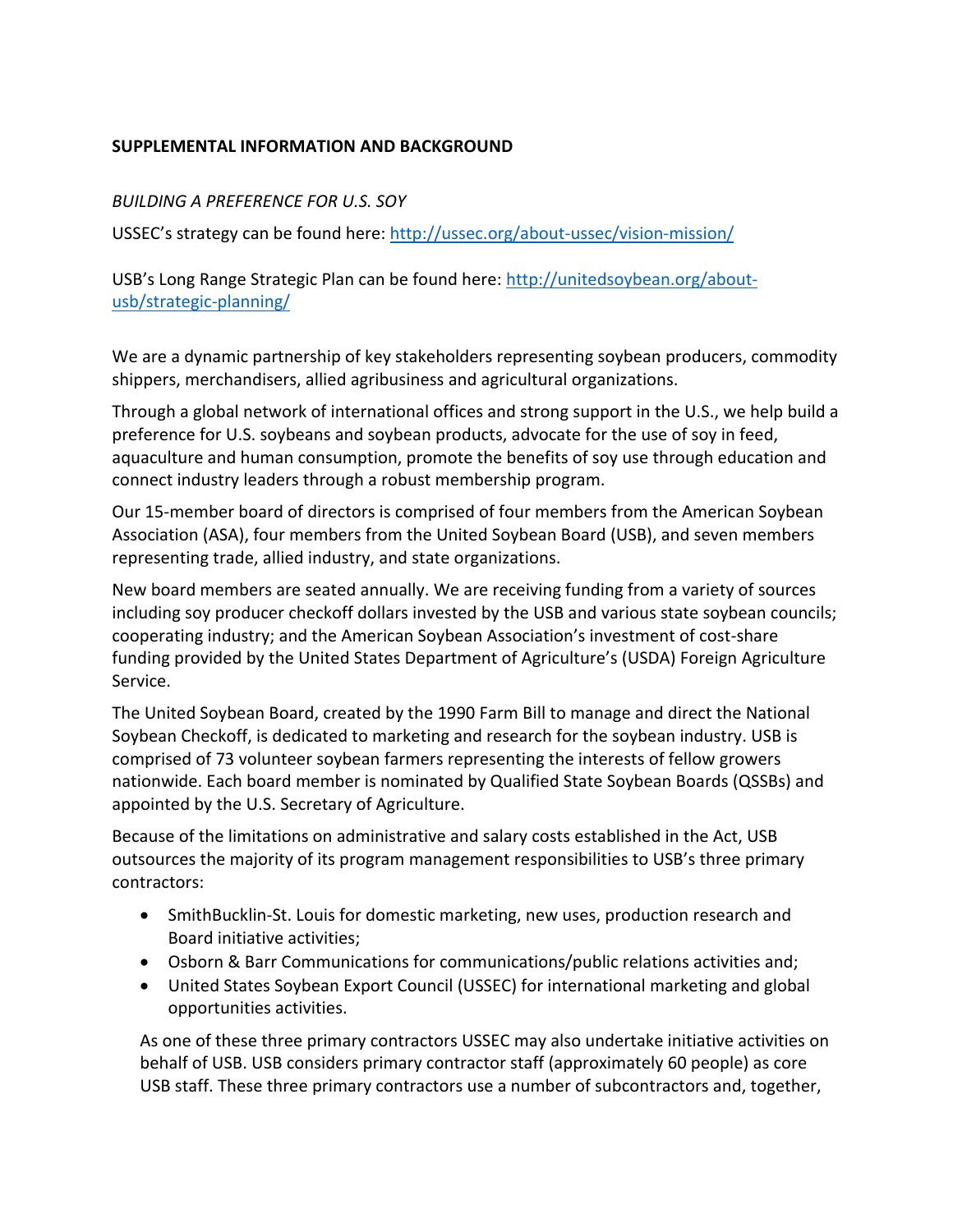these entities carry out approximately 450 projects each year for USB. USB also manages approximately 10 subcontractors.

#### **Non-Discrimination Statement**

In accordance with Federal civil rights law and U.S. Department of Agriculture (USDA) civil rights regulations and policies, the USDA, its Agencies, offices, and employees, and institutions participating in or administering USDA programs are prohibited from discriminatingbased on race, color, national origin, religion, sex, gender identity (including gender expression), sexual orientation, disability, age, marital status, family/parental status, income derived from a public assistance program, political beliefs, or reprisal or retaliation for prior civil rights activity in any program or activity conducted or funded by USDA (not all bases apply to all programs).Remedies and complaint filing deadlines vary by program or incident.

Persons with disabilities who require alternative means of communication for program information (e.g., Braille, large print, audiotape, American Sign Language, etc.) should contact the responsible Agency or USDA's TARGET Center at (202) 720-2600 {voice and TTY) or contact USDA through the Federal Relay Service at (800) 877-8339. Additionally, program information may be made available in languages other than English.

To file a program discrimination complaint, complete the USDA Program Discrimination Complaint Form, AD-3027, found online at How to File a Program Discrimination Complaint and at any USDA office or write a letter addressed to USDA and provide in the letter all of the informationrequested in the form. To request a copy of the complaint form, call(866) 632- 9992. Submit your completed form or letter to USDA by: (1) mail: U.S. Department of Agriculture, Office of the Assistant Secretary for Civil Rights,1400 Independence Avenue,SW,Washington,D.C.20250-9410; (2) fax: (202) 690-7442;or (3) [email:program.intake@usda.gov.](mailto:program.intake@usda.gov)

USDAis an equal opportunity provider, employer, and lender.